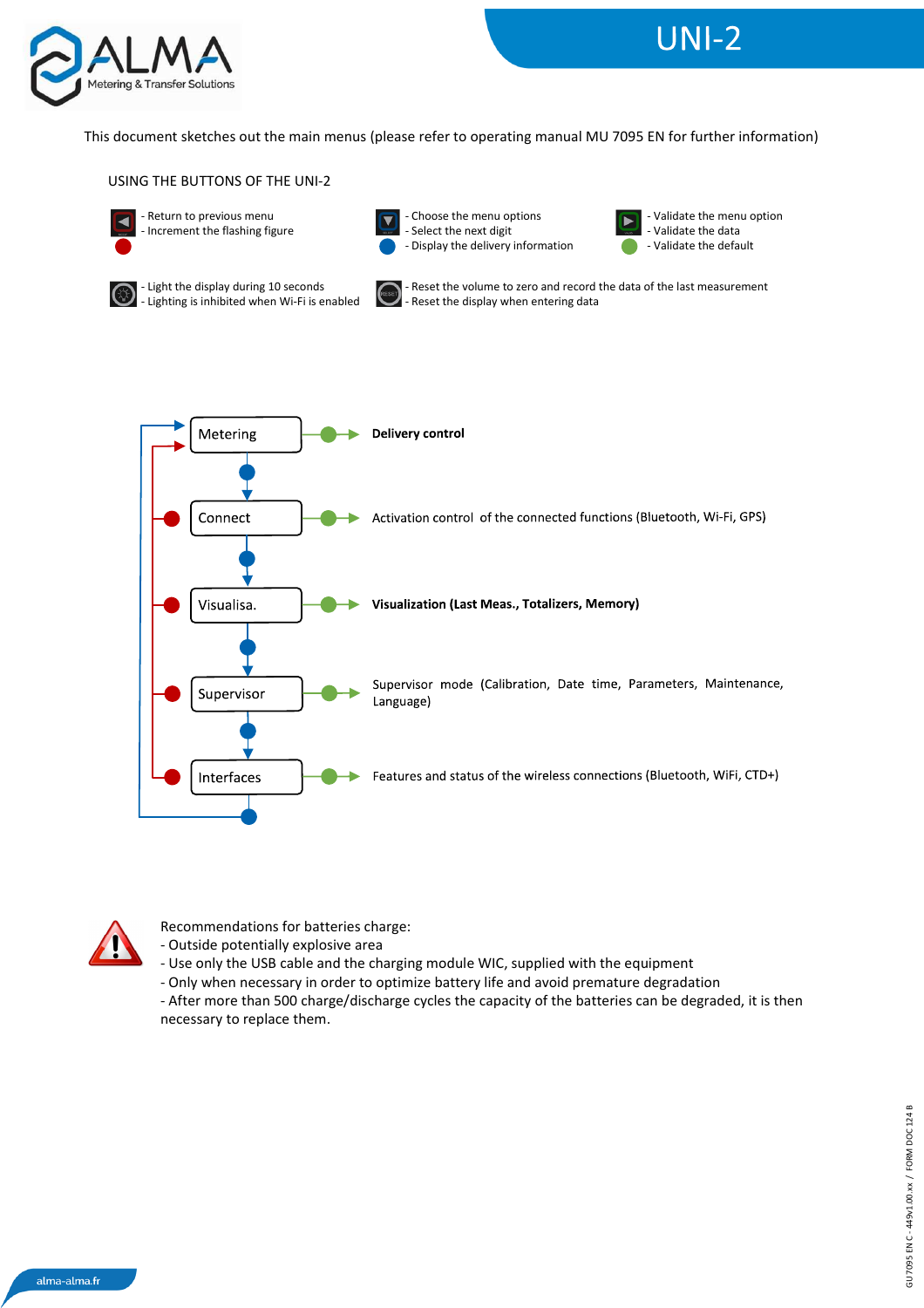## **RUN A DELIVERY**

#### 1. PREPARE THE DELIVERY

| yyyy/mm/dd hh:mm<br>Vm | yyyy/mm/dd hh:mm<br>۷m |
|------------------------|------------------------|
| GASOIL*                |                        |
| $0.0m^3/h$ +26.2°C     | $0.0m^3/h$ +26.2°C     |

#### **A CHOOSE THE PRODUCT**



The choice of the product is validated when metering starts

#### **A RESET THE METER**

If data recording is automatic, appearance of flowrate resets the volume to zero.

 $\mathbf 0$  $\mathbf{I}$ 





#### **MAKE SURE THE PRODUCT IS OK** 71

NOTE: The unit of flowrate and volume depends on the settings chosen.

**START THE DELIVERY** 



Interruption of the delivery

APPEARANCE OF A FAULT AND DISPLAY OF AN ALARM



Vm

Validate the fault (see list of alarms page 4)

THE COMPARTMENT IS EMPTY



Wait the flashing display

Close the valve

 $\rightarrow$  End the delivery (§3)

Continue the delivery  $(§2)$ 

### INTENTIONAL INTERRUPTION OF THE DELIVERY

The delivery may be interrupted at any time by closing the valve



#### 3. END THE DELIVERY

#### **A RECORD DATA**

If data recording is automatic, the last measurement is recorded after a time-out set in METROLOGICAL mode.

#### **A RESET THE METER AND RECORD DATA**

If data recording is not automatic, press RESET to record the last measurement and to reset the volume.



#### MEANING OF SYMBOLS

- **Mandatory action**
- ▲ Optional action
- Event during delivery
- **Action by operator**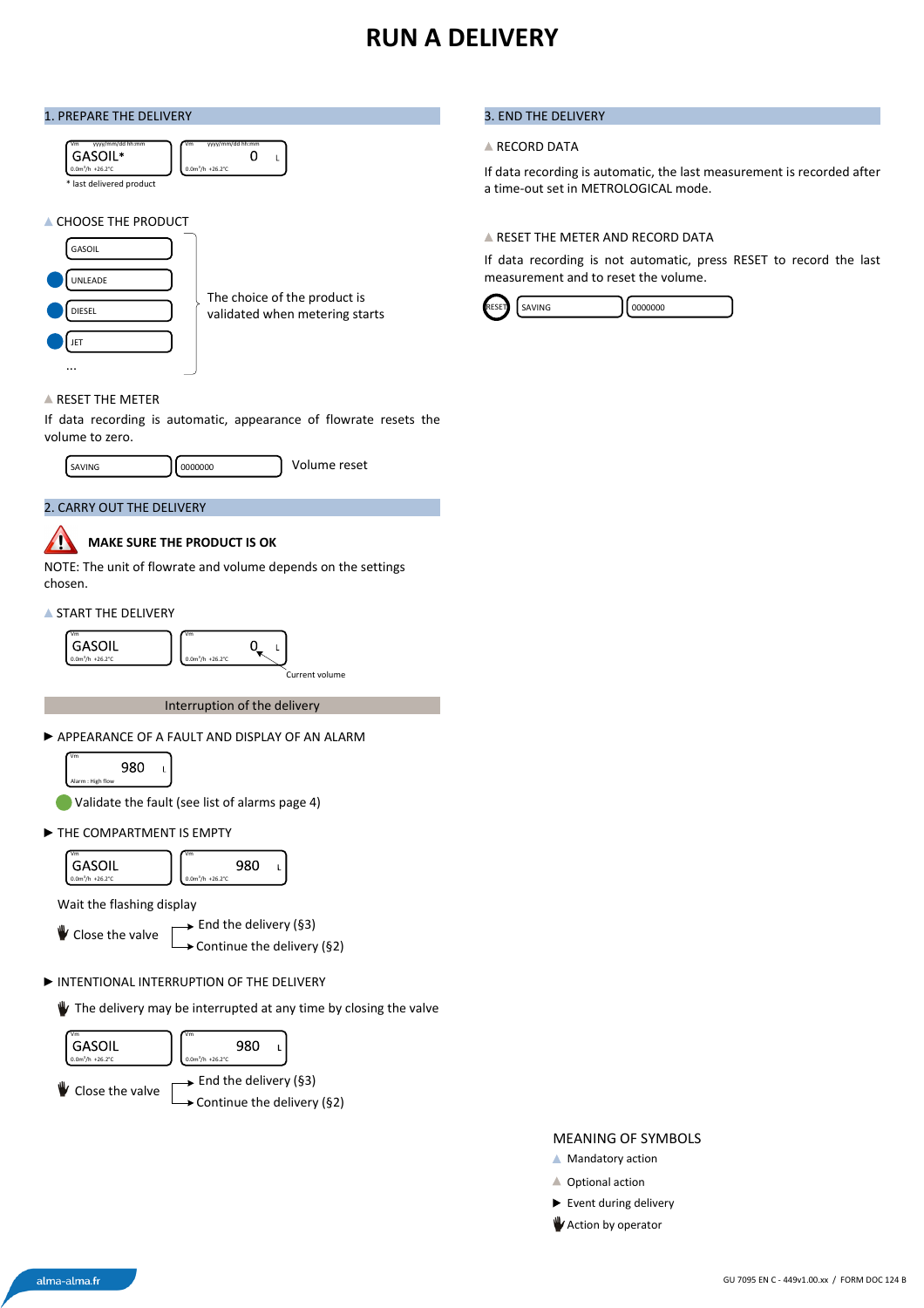## **DISPLAY THE DELIVERY DATA**



#### Last measurement and the contract of the contract of the contract of the contract of the contract of the contract of the contract of the contract of the contract of the contract of the contract of the contract of the contr

In case of a dispute, those indications provide proof



Totalizers

#### In case of a dispute, those indications provide proof



In case of a dispute, those indications provide proof

Average flow: xxxx.x m<sup>3</sup>/h